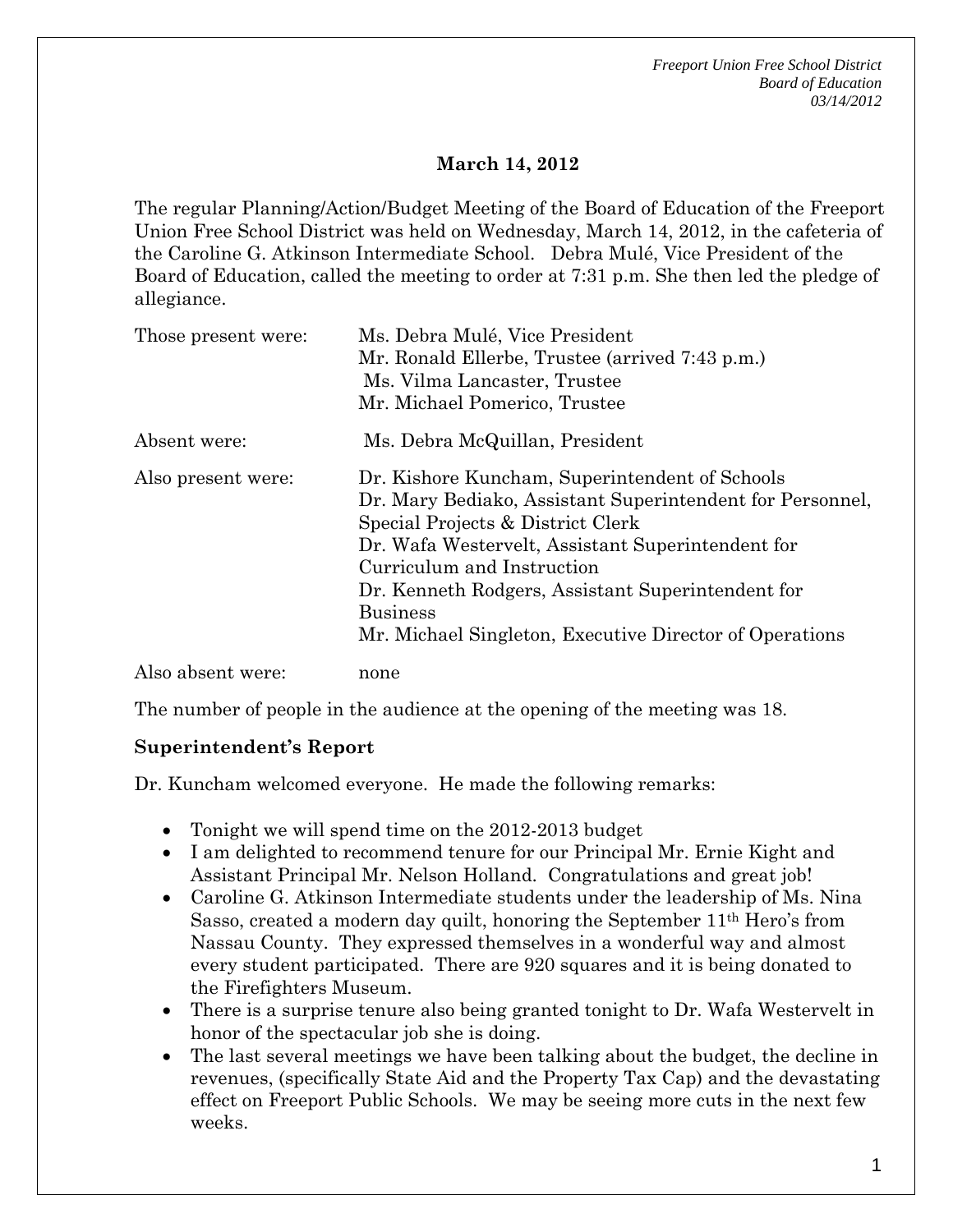Tonight we will present two components, Administrative and Capital.

On a motion by Mr. Pomerico and a seconded by Ms. Lancaster the additional tenure item was added to the agenda.

The vote was unanimous, Ellerbe, Lancaster, Mulé and Pomerico.

Dr. Kenneth Rodgers, Assistant Superintendent for Business, gave a power point presentation of the Administrative and the Capital Components, as attached.

Dr. Kuncham remarked that there has been a lot of action and advocacy for the schools. Our Board Trustee, Ron Ellerbe as well as the PTA Officers and members have been attending Lobbying Day in Albany as well as the Superintendent and parents. Local Legislators have been contacted and there is a letter and e-mail campaign to make our lawmakers aware about how the Tax Cap will be effecting our children.

The Superintendent shared some good news that indicates that the Assembly and Senate have paid attention. They have rejected the Governors proposal to keep \$200 Million as competitive grants and have pushed for the money to be returned to Districts as General School Aid. We may receive an additional \$600,000; however it won't fill the gap. The State Budget is expected to be on time.

The Superintendent further announced:

- March 15, 2012 the Rotary Club will be honoring Mr. Ronald Ellerbe, Board Trustee, Ms. Linda Carter, Intermediate School Principal and Mr. Russ Cellan, Teacher and Coach. They will be receiving the Civic Leadership award for all their hard work.
- March 17th, 2012, at Cleveland Avenue Field, Boys Lacrosse Jamboree.
- Saturday March 1t, 2013, Early College Awareness at Hofstra University.
- March 22, 2012, Science and Engineering Fair at Freeport High School.
- Advocacy is important!!

## **Questions from the Public**

The public was given the opportunity to address the Board of Education. Each speaker was allowed to address the Board for four minutes on any topic. The Board and administration addressed the comments from the public.

## **Items for Action**

On a motion by Mr. Ellerbe and a seconded by Mr. Pomerico the following item was approved:

# **CSE/CPSE Minutes**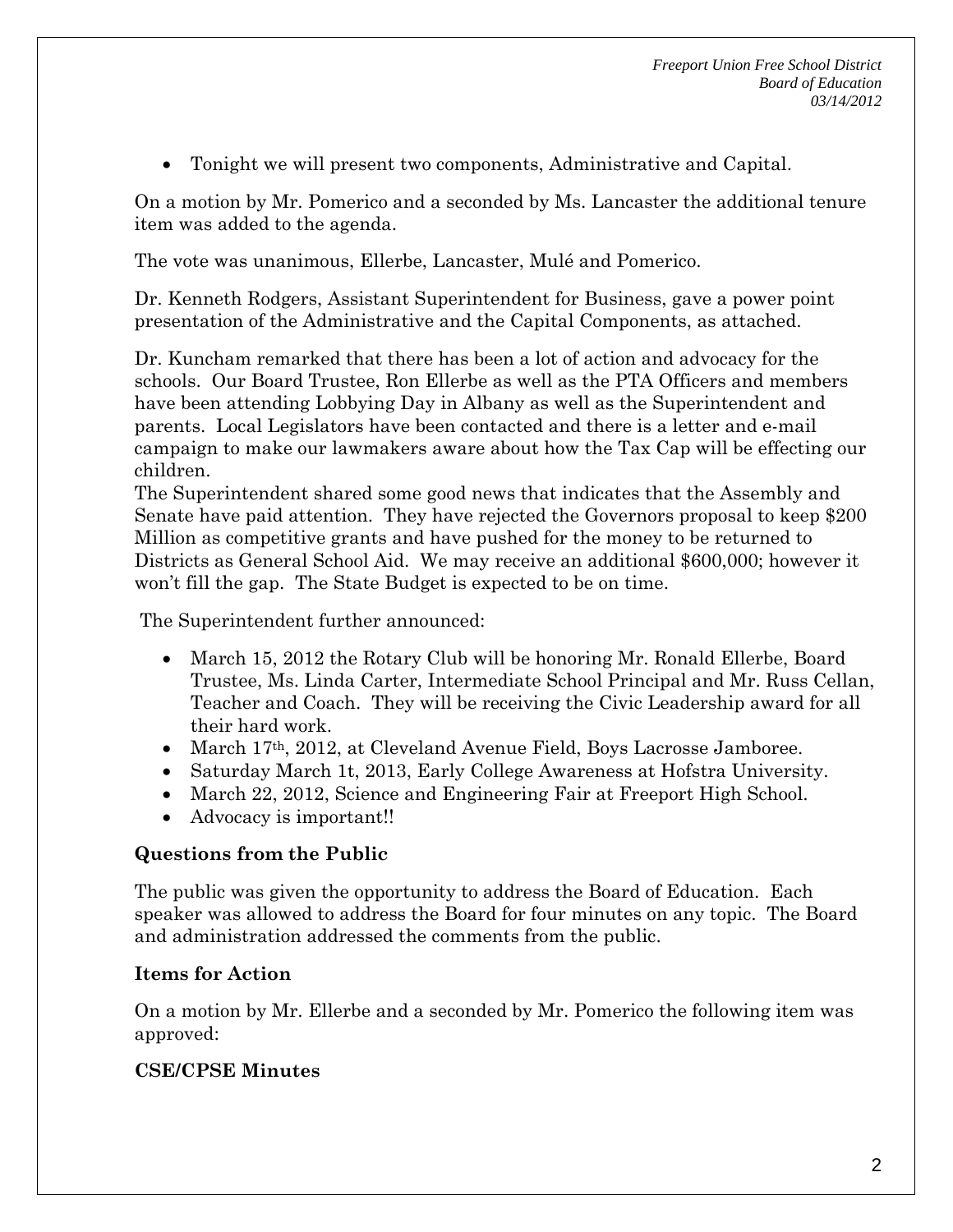**BE IT RESOLVED,** that the Board of Education of the Freeport Union Free School District hereby accepts the minutes of the meetings of the committees on special education and preschool special education for the following dates:

 December 10, 12, 20, 2011 January 4, 5, 6, 9, 10, 13, 18, 23, 24, 25, 27, 31, 2012 February 1, 3, 6, 7, 8, 9, 10, 13, 14, 15, 16, 28, 29, 2012 March 1, 2012

The vote was unanimous, Ellerbe, Lancaster, Mulé and Pomerico.

On a motion by Mr. Pomerico and a seconded by Mr. Ellerbe the following item was approved:

### **Granting of Tenure**

**BE IT RESOLVED,** that the Board of Education of the Freeport Union Free School District hereby grants tenure status to the following individual(s):

| Administrator(s)     |            |                     |                |  |
|----------------------|------------|---------------------|----------------|--|
| Name                 | School     | Tenure Area         | Tenure Date    |  |
| Ernest J. Kight, Jr. | <b>FHS</b> | Principal           | March 26, 2012 |  |
| Nelson Holland       | <b>FHS</b> | Assistant Principal | March 26, 2012 |  |

The vote was unanimous, Ellerbe, Lancaster, Mulé and Pomerico.

On a motion by Mr. Pomerico and a seconded by Mr. Ellerbe the following item was approved:

**BE IT RESOLVED**, that the Board of Education of the Freeport Union Free School District hereby grants tenure status to Dr. Wafa Westervelt, Assistant Superintendent for Curriculum and Instruction, effective March 15, 2012.

The vote was unanimous, Ellerbe, Lancaster, Mulé and Pomerico.

On a motion by Mr. Ellerbe and a seconded by Mr. Pomerico the following item was approved:

**Acceptance of a Bid Award Recommendation for Freeport High School – Synthetic Turf Field/Lighting Project** 

**BE IT RESOLVED**, that the Board of Education of the Freeport Union Free School District, hereby awards a combined contract for the Synthetic Turf Field construction and the Field Lighting electrical work, along with the selected Alternates #3 and #6 at